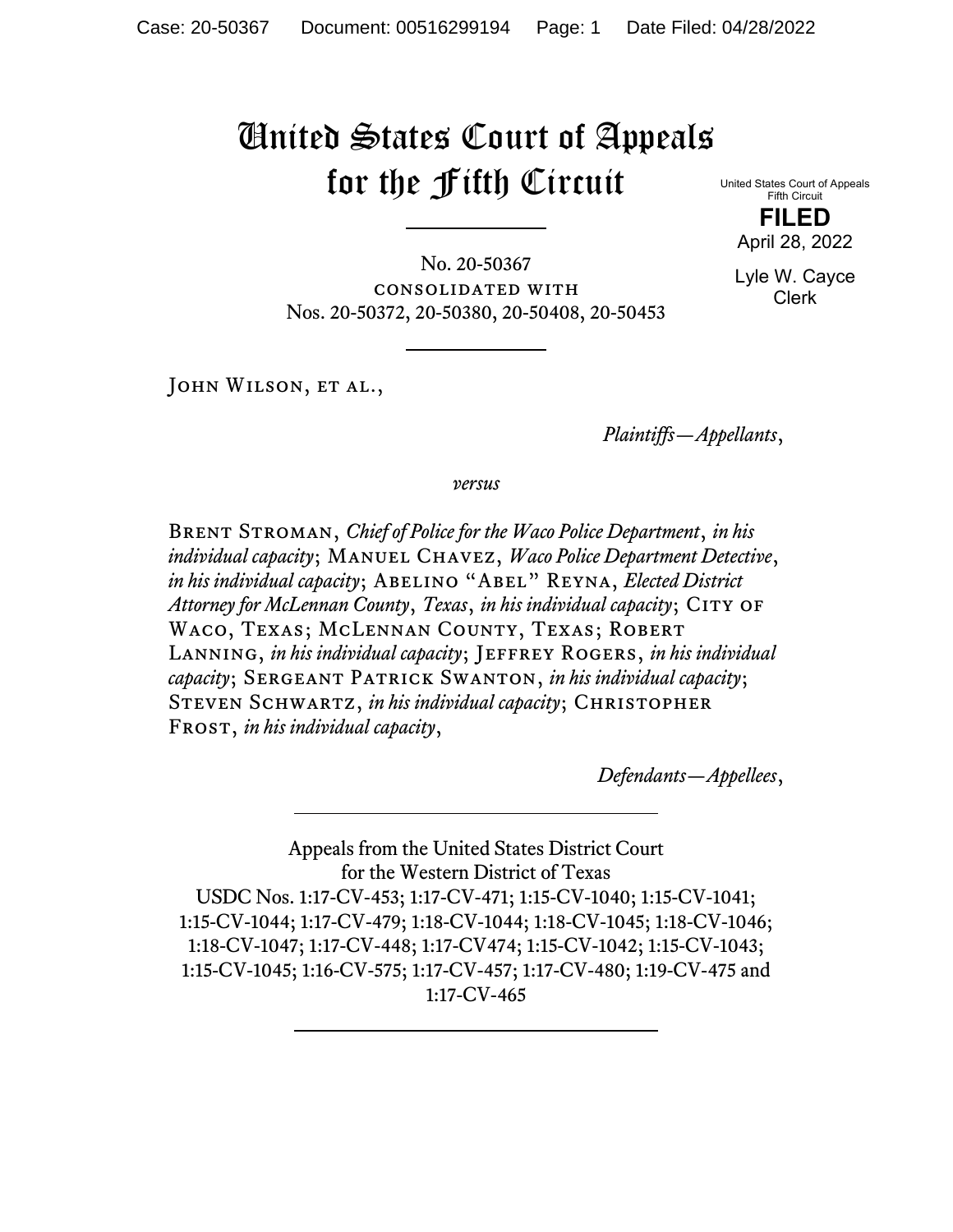c/w Nos. 20-50372, 20-50380, 20-50408, 20-50453

Before Richman, *Chief Judge*, and Clement and Higginson, *Circuit Judges*.

Stephen A. Higginson, *Circuit Judge*:

In this consolidated appeal, Plaintiffs-Appellants challenge the district court's application of the independent intermediary doctrine to dismiss their Fourth Amendment false arrest claims. We REVERSE and REMAND for further proceedings.

I.

This case concerns the fallout from the deadly shootout that occurred on May 17, 2015, at the Twin Peaks restaurant in Waco, Texas. This court recently resolved a related set of appeals concerning the Twin Peaks shootout in *Terwilliger v. Reyna*, 4 F.4th 270 (5th Cir. 2021). The individual plaintiffs here are similar to the plaintiffs in *Terwilliger* in several respects. All are motorcyclists who had gathered at the Twin Peaks for a meeting of the Texas Confederation of Clubs & Independents. *See id.* at 277. All were eventually arrested following the shootout for Engaging in Organized Criminal Activity ("EIOCA"), in violation of Texas Penal Code § 71.02. *See Terwilliger*, 4 F.4th at 277*.* And all were arrested pursuant to the same "form warrant affidavit" that was presented to the magistrate judge as the basis for the arrest warrants. *See id.* at 278-79. But for the subject's name, which was to be inserted on a blank line, the affidavit was identical in every respect. *Id.* In total, 177 individuals were arrested using this identical "fill-in-the-name" affidavit. *Id.* at 279. Following their arrests, both the *Terwilliger* plaintiffs and the plaintiffs here filed multiple individual § 1983 actions asserting similar false arrest claims, which are premised on alleged defects in the form affidavit used to secure the arrest warrants. *See id.*

Unlike the *Terwilliger* plaintiffs, however, the individual plaintiffs here—in addition to being arrested pursuant to the magistrate's warrant were all subsequently *indicted* by a grand jury for EIOCA. This difference proved crucial to the district court's resolution of the § 1983 actions brought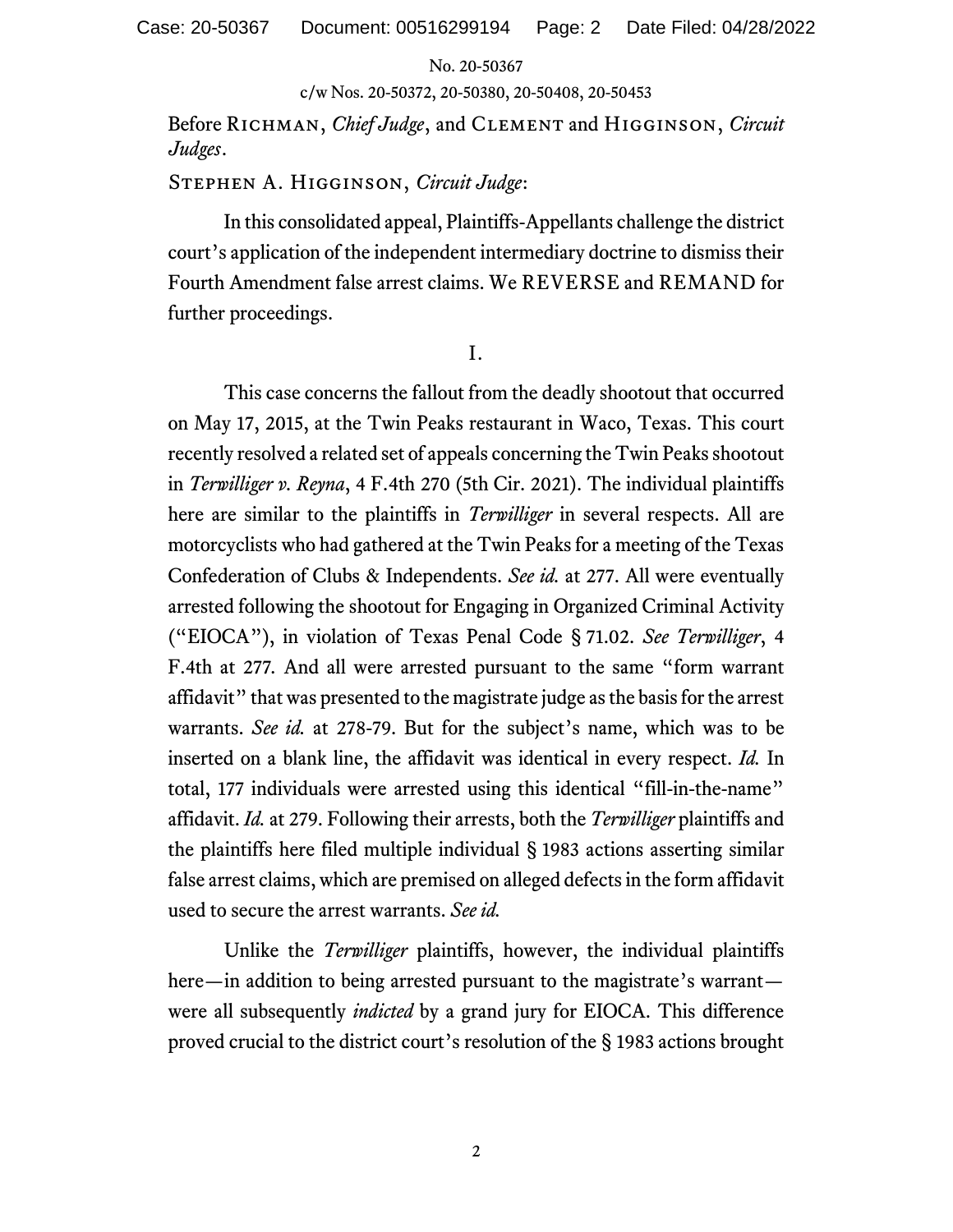c/w Nos. 20-50372, 20-50380, 20-50408, 20-50453

by each set of plaintiffs. With respect to the *Terwilliger* plaintiffs, the district court held that their *Franks* false arrest claims *survived* the motion to dismiss stage, at least with respect to some defendants. *Id.* at 283-84 (citing *Franks v. Delaware*, 438 U.S. 154 (1978))*.* For the plaintiffs here, by contrast, the district court granted in full the defendants' motion to dismiss the false arrest claims. The district court held that, pursuant to the independent intermediary doctrine, the grand jury's indictment served to break the chain of causation for any false arrest claim pertaining to the form affidavit and the arrest warrant issued by the magistrate judge. *See McLin v. Ard*, 866 F.3d 682, 689 (5th Cir. 2017) (citation omitted).

Because the district court concluded that the independent intermediary doctrine applied, it did not discuss the merits of the plaintiffs' false arrest claims. But the nature of the plaintiffs' false arrest claims is relevant to our inquiry here because they argue, in essence, that the independent intermediary doctrine should not apply to the grand jury's indictment because the grand jury was misled *in the very same way* as the magistrate who issued the arrest warrants. We will thus begin by discussing, at a high level, the nature of the plaintiffs' false arrest claims.

# II.

The false arrest claims asserted by the plaintiffs here largely mirror the claims asserted by the *Terwilliger* plaintiffs. Broadly, both sets of plaintiffs take aim at the form warrant affidavit and allege that defects in that affidavit led to them being arrested without particularized probable cause. *Terwilliger*, 4 F.4th at 279. More specifically, both sets of plaintiffs asserted two alternative false arrest claims, one premised on *Malley v. Briggs*, 475 U.S. 335 (1986) and the other premised on *Franks v. Delaware*, 438 U.S. 154 (1978). *See Terwilliger*, 4 F.4th at 279*.*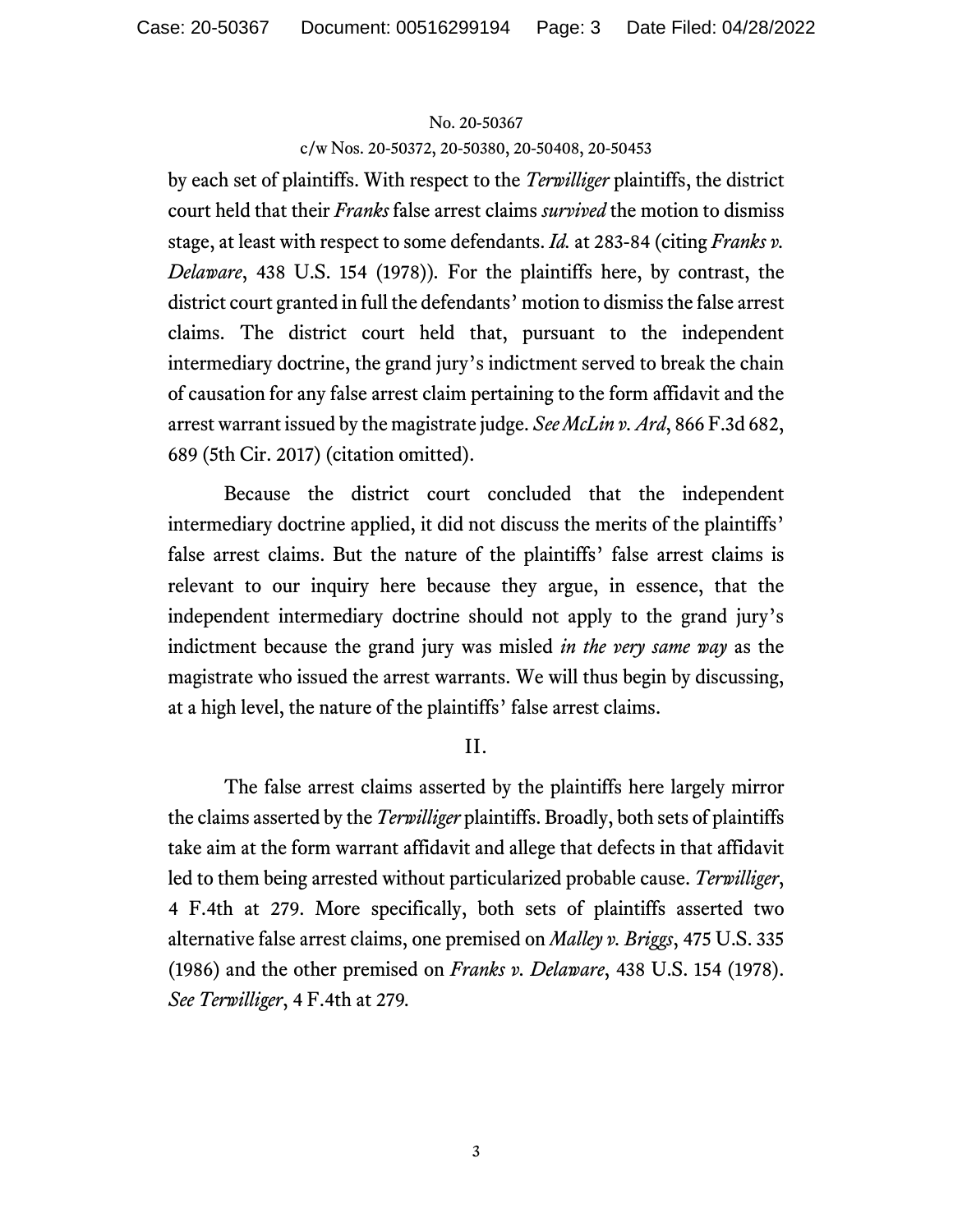c/w Nos. 20-50372, 20-50380, 20-50408, 20-50453

In *Malley*, the Supreme Court described that an officer can be held liable for a false arrest despite the issuance of an arrest warrant by a magistrate if the affidavit the officer presented to the magistrate was "so lacking in indicia of probable cause as to render official belief in its existence unreasonable." 475 U.S. at 344-45 (citation omitted). "The *Malley* wrong is not the presentment of false evidence, but the obvious failure of accurately presented evidence to support the probable cause required for the issuance of a warrant." *Melton v. Phillips*, 875 F.3d 256, 264 (5th Cir. 2017) (en banc).

In other words, an officer can avoid liability under *Malley* if he presents a warrant affidavit that facially supplies probable cause to arrest the subject of the warrant. *See Blake v. Lambert*, 921 F.3d 215, 221-22 (5th Cir. 2019). But even if a warrant affidavit supplies probable cause on its face, an officer can still be liable under *Franks* if the apparent probable cause is the result of "material misstatements or material omissions." *Terwilliger*, 4 F.4th at 281 (citations omitted). Specifically, an officer is liable under *Franks* if he "deliberately or recklessly provides false, material information for use in an affidavit in support of [a warrant]" or "makes knowing and intentional omissions that result in a warrant being issued without probable cause" *Melton*, 875 F.3d at 264 (alteration in original) (emphasis removed) (first quoting *Hart v. O'Brien*, 127 F.3d 424, 448 (5th Cir. 1997); and then quoting *Michalik v. Hermann*, 422 F.3d 252, 258 n.5 (5th Cir. 2005)).

In *Terwilliger*, this court held that the challenged form warrant affidavit, on its face, "sufficiently alleged probable cause to arrest those to whom its facts applied" for the offense of EIOCA. 4 F.4th at 282. More precisely, the court described that the affidavit supplied probable cause to conclude that "members or associates of the Bandidos or Cossacks instigated and were involved in the Twin Peaks shootout, and that their conduct rose to the level of violating the [offense of] EIOCA." *Id.* Correspondingly, the affidavit—in essence—represented that each individual subject that was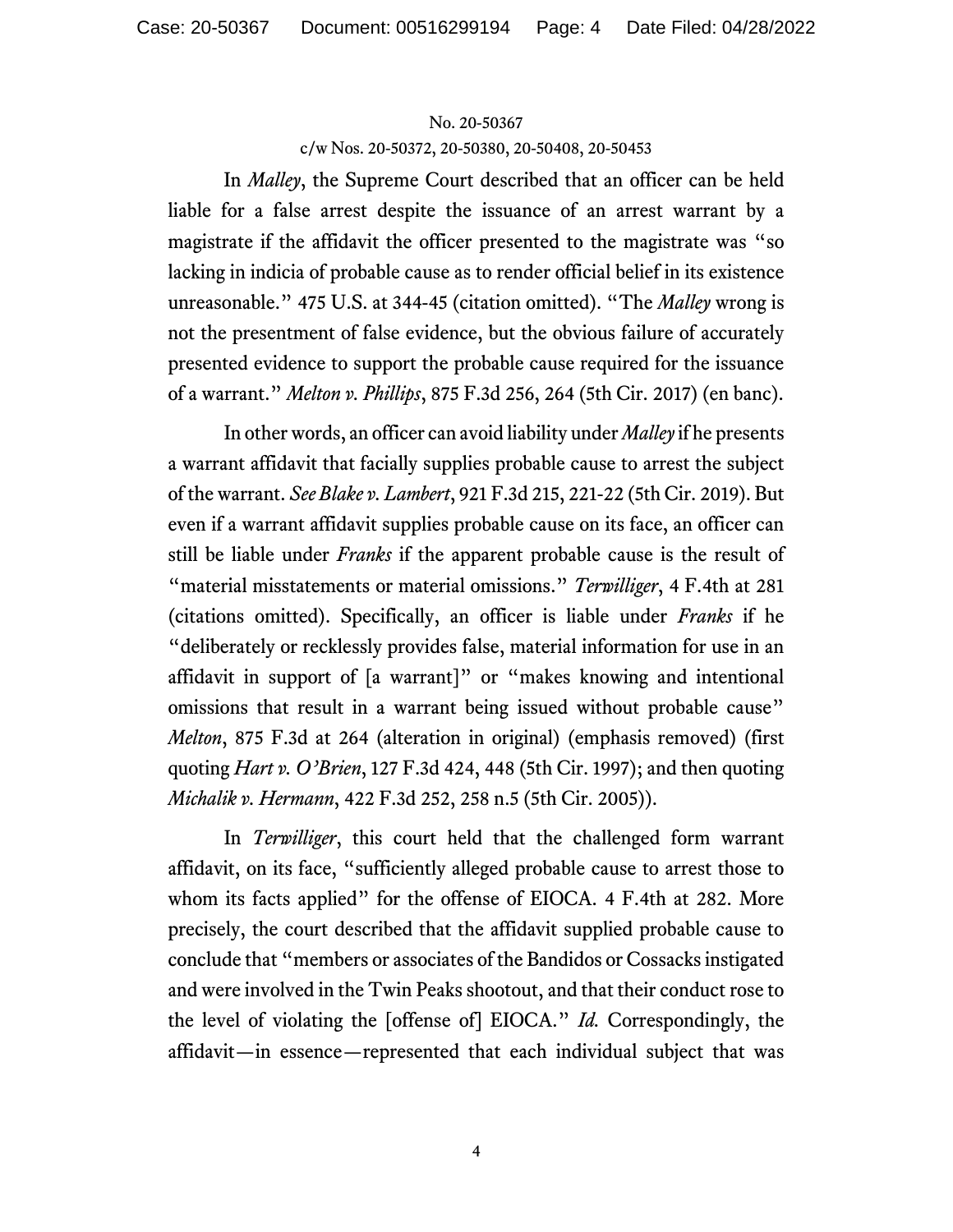c/w Nos. 20-50372, 20-50380, 20-50408, 20-50453

arrested (the plaintiffs here among them) was a member or associate of the Bandidos or Cossacks who was involved in the shootout and the unlawful activity more generally described in the affidavit. *See id.* at 278-79, 282-83.

Furthermore, this court described that the *Terwilliger* plaintiffs had sufficiently *alleged* that this latter, particularized representation was based on materially false statements and omissions that were deliberately or recklessly made by the defendants. *See id.* at 282-83. For example, the plaintiffs "den[ied] affiliation with the Bandidos or Cossacks," denied "any involvement with or membership in a 'criminal street gang'" and, in some instances, denied wearing any signs or symbols that would identify them as associated with the Bandidos or Cossacks, or any other alleged criminal street gang. *Id.* at 282. They further denied engaging in any of the unlawful conduct generally described in the affidavit. *See id.* In addition, the plaintiffs alleged that the defendants had "deliberately excluded relevant information that would have weighed against individualized probable cause, such as video evidence, witness interviews, and membership in motorcycle clubs known to be independent and not affiliated with the Bandidos or Cossacks." *Id.* at 283.

Once the affidavit was "corrected" to account for these alleged false statements and omissions, this court concluded that "the remaining particularized facts in the affidavit" were insufficient to establish probable cause to arrest any of the subjects for EIOCA. *Id.* As a result, the court held that the *Terwilliger* plaintiffs had sufficiently alleged a *Franks* claim at the pleading stage (but only against some of the named defendants). *Id.* at 283- 84.

In sum, *Terwilliger* sets the lay of the land for analyzing the false arrest claims in this case. It does so in two ways. First, it construes the challenged form warrant affidavit as (1) generally alleging that members of the Bandidos and Cossacks engaged in violent activity at the Twin Peaks that amounted to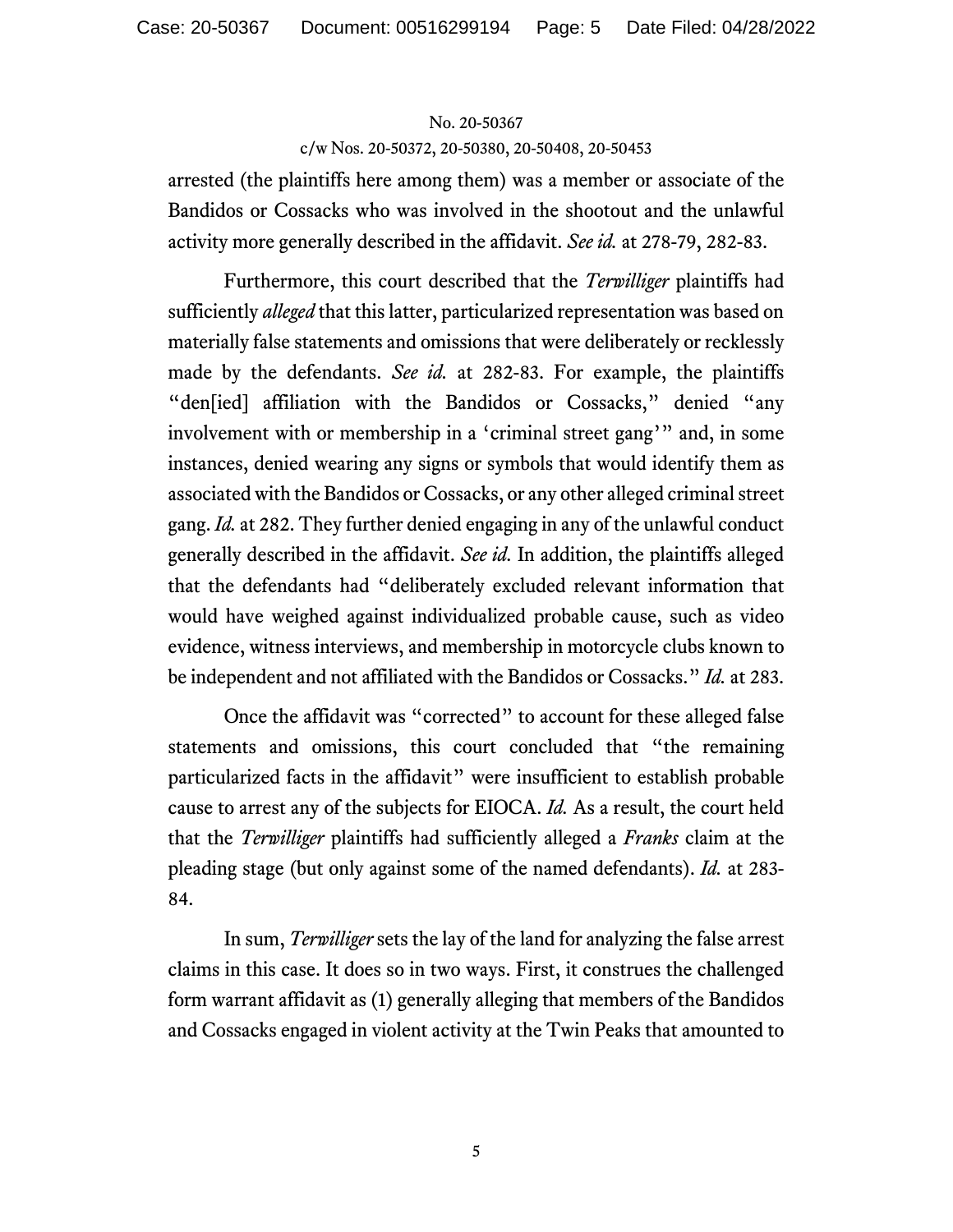c/w Nos. 20-50372, 20-50380, 20-50408, 20-50453

EIOCA, *and* (2) linking each specific subject of the warrant to that general set of probable cause-establishing facts, thus creating particularized probable cause to arrest each subject. *See id.* at 282-83. Second, *Terwilliger* describes that the plaintiffs in that case successfully pleaded *Franks* claims by plausibly alleging in their complaints that (1) they were not associated with the Bandidos or Cossacks and that they had nothing to do with the violent activity that is described in the affidavit and (2) certain defendants recklessly or knowingly caused it to be stated otherwise in the affidavit (i.e., a material misstatement) and/or excluded from the affidavit information in their possession that would have materially undermined the aforementioned particularized probable cause (i.e., a material omission). *See id.*

# III.

As discussed above, the district court pretermitted any discussion of whether the plaintiffs here had adequately alleged a *Franks* claim with respect to the form affidavit and their ensuing arrests pursuant to the magistrateissued warrant. It did so because it concluded that any such claim must necessarily fail as a result of the plaintiffs' subsequent indictment by the grand jury and the application of the independent intermediary doctrine.

We review de novo the district court's grant of the defendants' motion to dismiss and its application of the independent intermediary doctrine. *McLin v. Ard*, 866 F.3d 682, 688 (5th Cir. 2017). We hold that the district court erred in its application of the independent intermediary doctrine and take this opportunity to clarify how the doctrine operates with respect to *Franks* (and *Malley*) claims, especially when two separate intermediaries are involved.

# A.

"It is well settled that if facts supporting an arrest are placed before an independent intermediary such as a magistrate or grand jury, the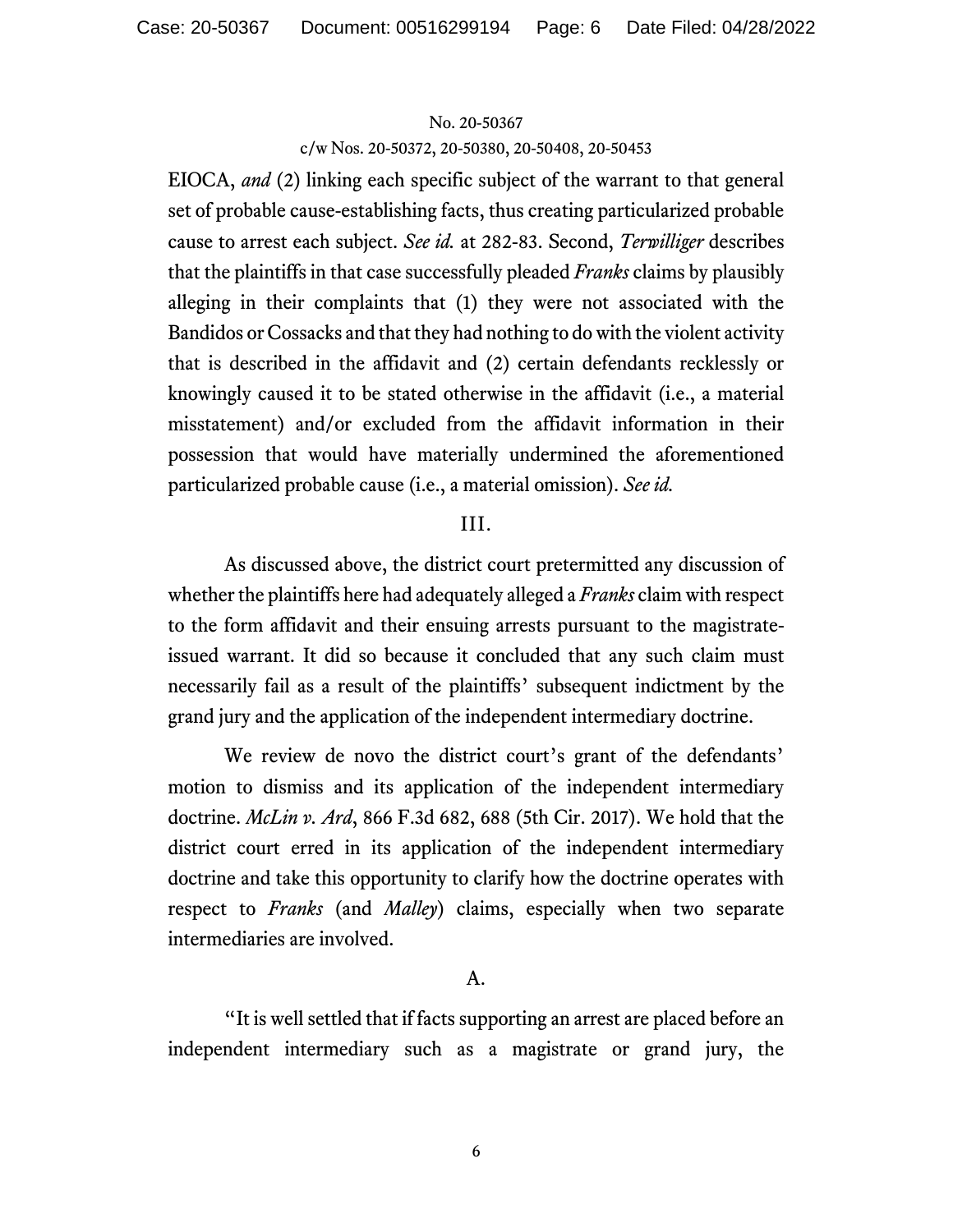c/w Nos. 20-50372, 20-50380, 20-50408, 20-50453

intermediary's decision breaks the chain of causation for false arrest, insulating the initiating party." *McLin*, 866 F.3d at 689 (quoting *Deville v. Marcantel*, 567 F.3d 156, 170 (5th Cir. 2009)). Thus, a properly secured arrest warrant or grand jury indictment will shield a defendant who has committed or initiated a false arrest. *Buehler v. City of Austin/Austin Police Dep't*, 824 F.3d 548, 553-54 (5th Cir. 2016). This is true even if the independent intermediary's action occurred after the arrest or if the arrestee was never convicted of a crime. *Id.* at 554.

But the intermediary must be truly independent. Thus, "the initiating party may be liable for false arrest if the plaintiff shows that 'the deliberations of that intermediary were in some way *tainted* by the actions of the defendant.'" *Deville v. Marcantel*, 567 F.3d 156, 170 (5th Cir. 2009) (emphasis added) (quoting *Hand v. Gary*, 838 F.2d 1420, 1428 (5th Cir. 1988)). This court has sometimes referred to this principle as the "taint exception." *See, e.g.*, *McLin*, 866 F.3d at 689.

Regardless of label, this court has recognized *Franks* and *Malley* as functional exceptions to the independent intermediary doctrine. *See Mayfield v. Currie*, 976 F.3d 482, 487 (5th Cir. 2020) (describing *Franks* and *Malley* as "two ways to overcome the [independent intermediary] doctrine"); *Terwilliger*, 4 F.4th at 281 ("Functionally, the holding of *Franks* is an exception to the independent intermediary doctrine."); *Anokwuru v. City of Houston*, 990 F.3d 956, 963-64 (5th Cir. 2021) (discussing *Franks* as an exception to the independent intermediary doctrine); *Arizmendi v. Gabbert*, 919 F.3d 891, 897 (5th Cir. 2019) (same); *see also Blake v. Lambert*, 921 F.3d 215, 220 (5th Cir. 2019) (describing that a warrant affidavit suffering a *Malley*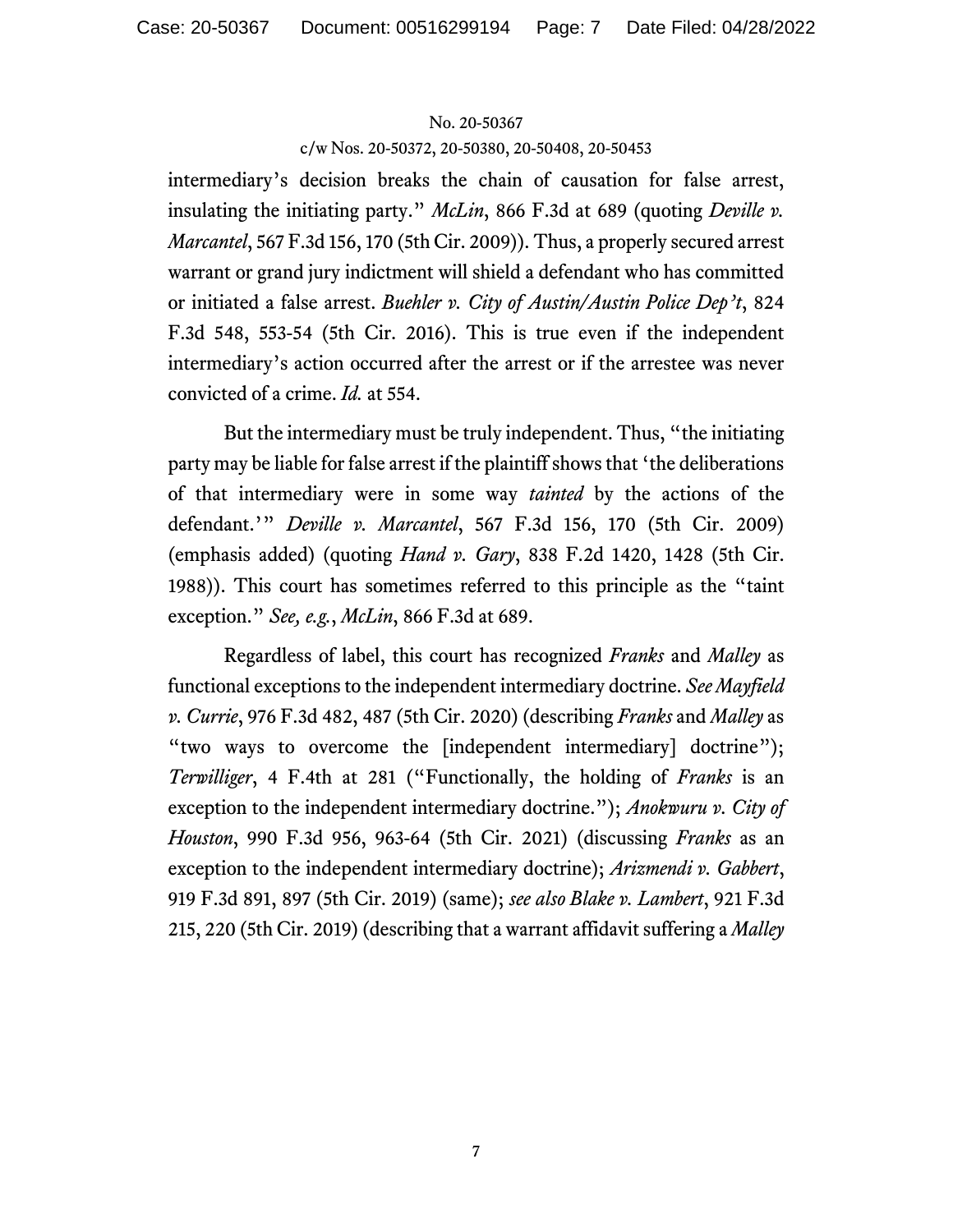#### c/w Nos. 20-50372, 20-50380, 20-50408, 20-50453

defect "does not provide any supporting facts from which a magistrate could independently determine probable cause").

Of course, it could not be otherwise. It would defy Supreme Court precedent to hold that, for example, a plaintiff had successfully pleaded a *Malley* claim by alleging that an officer had presented a facially deficient warrant affidavit to a magistrate but that the officer was nonetheless insulated from liability because the magistrate proceeded to issue a warrant based on that affidavit. *See Malley*, 475 U.S. at 345-46 (holding that an officer is liable for submitting a deficient warrant application even if a magistrate approves it). Thus, if a plaintiff adequately pleads that an officer has obtained an arrest warrant from a magistrate in violation of *Malley* or *Franks*, then nothing more is required to show that the independent intermediary doctrine does not apply with respect to that intermediary's decision. *See Mayfield*, 976 F.3d at 487.

That being the case, however, does not necessarily prevent a *second* intermediary's decision—such as a grand jury's subsequent indictment from triggering the independent intermediary doctrine to ultimately insulate the officer from liability. *See Winfrey v. Rogers*, 901 F.3d 483, 489-90, 496-97 (5th Cir. 2018) (acknowledging that a grand jury's subsequent indictment, via the independent intermediary doctrine, could insulate an officer from a *Franks* violation committed before a magistrate). And that is the very situation that the district court held, and the defendants continue to argue, is presented here.

# B.

The district court's holding—that the grand jury's indictment triggered the independent intermediary doctrine and that the plaintiffs failed to plead facts establishing an exception—turned on both the purported factual inadequacy of the plaintiffs' pleadings and legal conclusions about the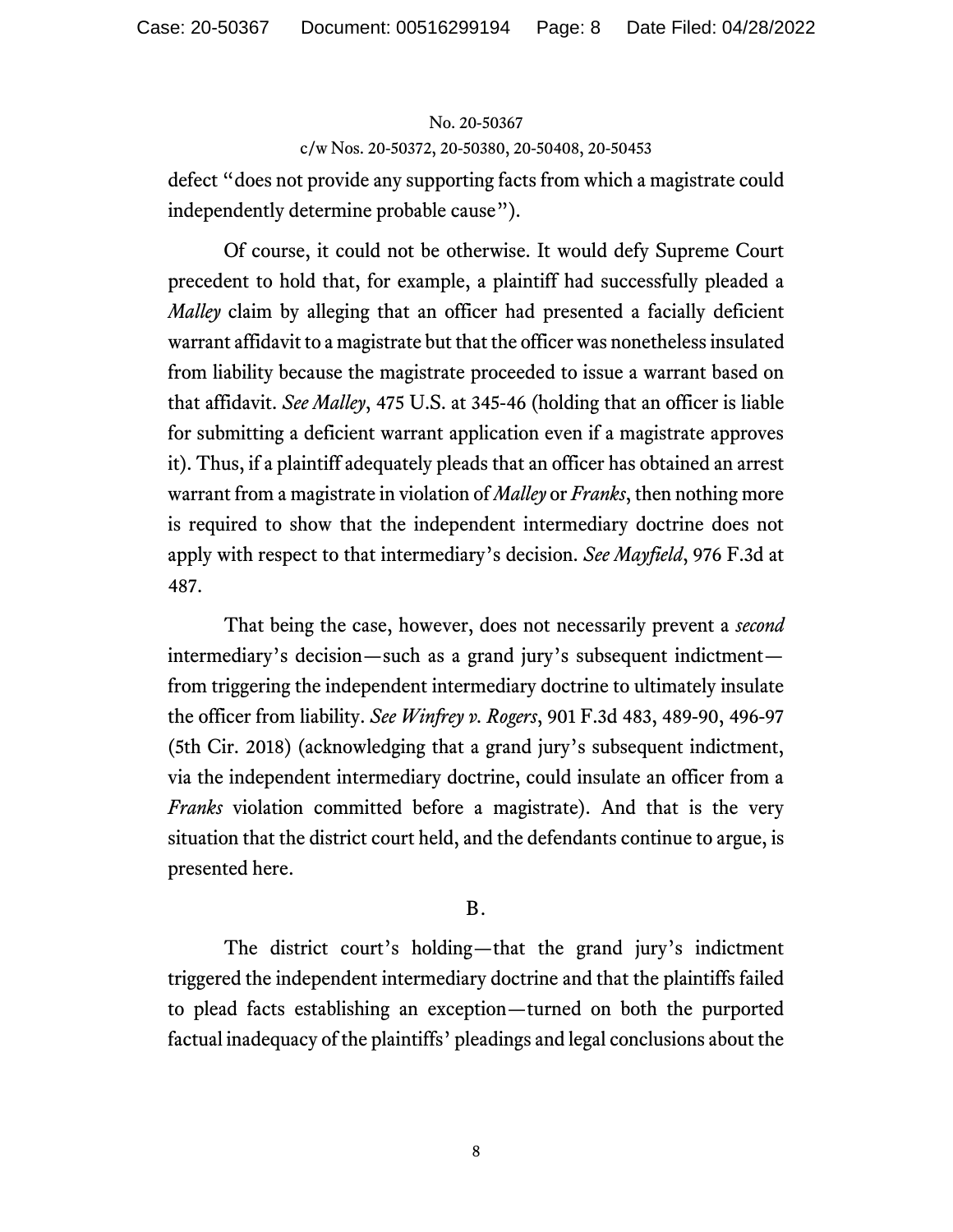c/w Nos. 20-50372, 20-50380, 20-50408, 20-50453

nature of the independent intermediary doctrine and its exceptions. We address these legal conclusions first. To do so, we will temporarily make two assumptions related to the plaintiffs' pleadings.[1](#page-8-0) First, we will assume that the plaintiffs have adequately alleged a *Franks* claim with respect to the magistrate's warrant in a manner identical to the plaintiffs in *Terwilliger*. Second, we will assume—as the plaintiffs argue—that they have adequately alleged that the grand jury was misled in the same way that the magistrate was misled. That is, that the original *Franks* violation was repeated before the grand jury. If so, the question is whether that suffices to render the independent intermediary doctrine inapplicable to the grand jury's indictment.

As a legal matter, the district court held that in order to show that the grand jury's deliberations were tainted, the plaintiffs had to adequately allege that (1) *each* defendant (2) *maliciously* omitted evidence or misled the jury. Because the defendants continue to press those purported requirements here, we address each in turn.

1.

We begin first with the argument that "each" defendant must have tainted the grand jury. There is no such requirement. Fundamentally, the argument confuses the scope of liability for a false arrest with what is necessary to show that an intervening intermediary's actions were not truly independent. Consider the present circumstances. To be sure, the plaintiffs here must adequately plead (and ultimately prove) that each defendant falls within the scope of liability for the *Franks* violation allegedly committed in securing the arrest warrant from the magistrate. *See Terwilliger*, 4 F.4th at

<span id="page-8-0"></span><sup>1</sup> We return to the factual adequacy of the plaintiffs' pleadings below. *See infra*  Section III.C.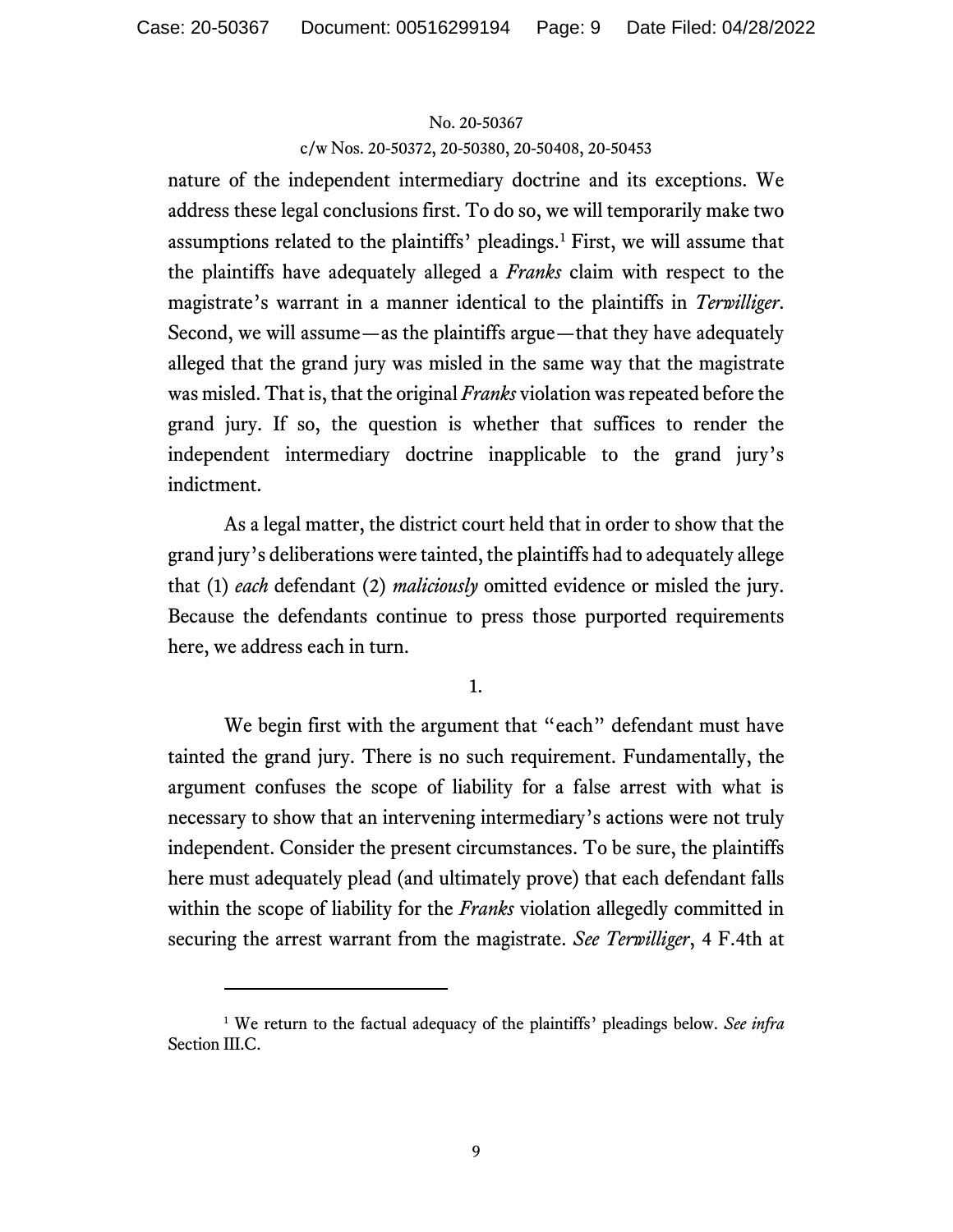c/w Nos. 20-50372, 20-50380, 20-50408, 20-50453

283-84; *Melton*, 875 F.3d at 263 (holding that "an officer must have assisted in the preparation of, or otherwise presented or signed a warrant application in order to be subject to liability under *Franks*"). That is because the *Franks*  violation with respect to the magistrate's warrant is the plaintiffs' cause of action. *See Hart v. O'Brien*, 127 F.3d 424, 442 (5th Cir. 1997) (describing that a *Franks* violation "states a valid cause of action under the Fourth Amendment"), *abrogated on other grounds as recognized in Anokwuru*, 990 F.3d at 964; *see also Blake*, 921 F.3d at 217-18 (discussing the plaintiff's *Malley* and *Franks* "claims" and making no mention of the independent intermediary doctrine).

By contrast, despite its conceptual overlap with *Franks*, the "taint exception" to the independent intermediary doctrine is not a cause of action—it is an exception to a doctrine that *insulates* an official who would otherwise be liable for a false arrest. *See McLin*, 866 F.3d at 689. In other words, no defendant is being held liable for "tainting" the intermediary as that concept is deployed within the independent intermediary doctrine. As a practical matter, in cases involving only one intermediary, the allegations that prove a *Franks* claim will do double duty as the allegations that also establish the taint exception. That is why, in addition to being an independent cause of action, this court also describes *Franks* as a functional exception to the independent intermediary doctrine, as discussed above. *Terwilliger*, 4 F.4th at 281. But in a *Franks* case where a second intermediary is involved, a plaintiff need only show that the deliberations of the intermediary were tainted such that the second intermediary, like the first, did not have "all the facts" before it necessary to render an independent determination of probable cause. *Winfrey*, 901 F.3d at 497 (quoting *Cuadra v. Hous. Indep. Sch. Dist.*, 626 F.3d 808, 813 (5th Cir. 2010)).

To conclude otherwise would allow for scenarios that would render the independent intermediary doctrine meaningless. For example, assume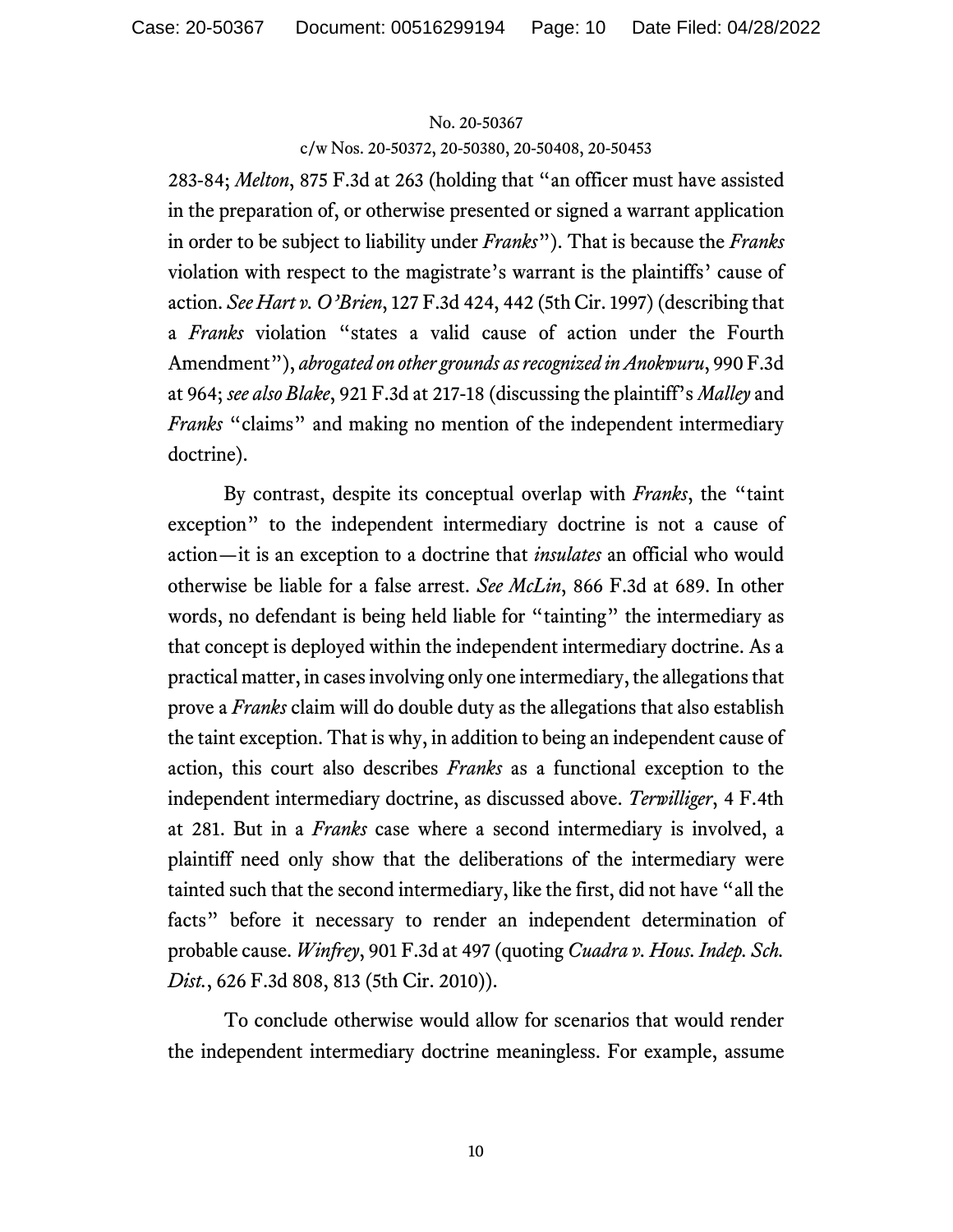c/w Nos. 20-50372, 20-50380, 20-50408, 20-50453

that a police officer would be liable for a *Franks* violation for patently lying in a warrant affidavit submitted to a magistrate in order to arrest an individual innocent of a crime. And assume that after the individual is arrested, a prosecutor secures a separate witness to repeat identical lies in order to obtain a grand jury's indictment. In such a scenario, no one could describe that the grand jury acted independently to determine probable cause or that its deliberations were not tainted, even though the defendant police officer was not presented as a witness to lie to the grand jury himself. *See Winfrey*, 901 F.3d at 497 (holding that the grand jury did not act as an independent intermediary because the "material information" that was omitted from the arrest warrant affidavit was not shown to have been submitted to the grand jury). [2](#page-10-0)

In sum, while each defendant must fall within the scope of liability for the *Franks* violation alleged here (centering on the arrest warrant obtained

<span id="page-10-0"></span><sup>&</sup>lt;sup>2</sup> The cases cited by the defendants and the district court below do not hold otherwise. In *Shaw* and *McLin*, for example, it was true that the defendants who allegedly committed the false arrest also allegedly tainted the intermediary's decision, but neither case holds that the same actors *must* have tainted the intermediary. *See Shaw*, 918 F.3d at 417-18; *McLin*, 866 F.3d at 689-90. Likewise, in *Hand v. Gary*, this court simply did not confront the situation where a separate actor taints the intermediary—rather, in that case the grand jury had not been tainted at all. 838 F.2d 1420, 1428 (5th Cir. 1988).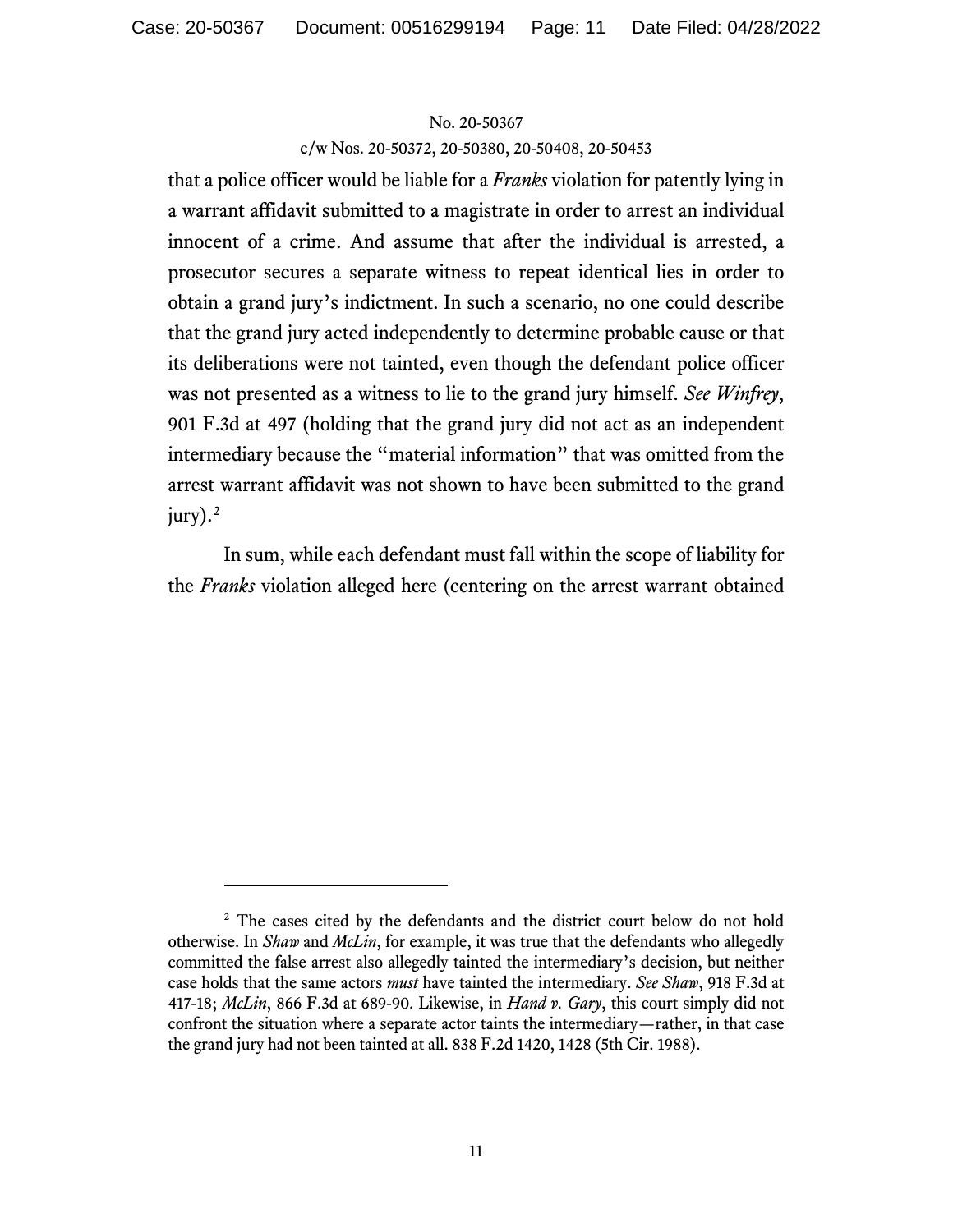c/w Nos. 20-50372, 20-50380, 20-50408, 20-50453

from the magistrate), $3$  there is no requirement to show that each and every defendant also tainted the secret grand jury deliberations.<sup>[4](#page-11-1)</sup>

2.

"At common law, in cases where probable cause to arrest was lacking, [an officer's] immunity turned on the issue of malice, which was a jury question." *Malley*, 47[5](#page-11-2) U.S. at 341. Although that is no longer the case,<sup>5</sup> this court's jurisprudence on the independent intermediary doctrine developed when an officer's malice was still the central inquiry for immunity. *See Rodriguez v. Ritchey*, 556 F.2d 1185, 1193 (5th Cir. 1977) (en banc); *Smith v. Gonzales*, 670 F.2d 522, 526 (5th Cir. 1982). Thus, in describing the doctrine, this court emphasized that an independent intermediary's decision would insulate an officer who had acted with malice in making an arrest without probable cause—i.e., an officer who would otherwise be liable for false arrest. *See Thomas v. Sams*, 734 F.2d 185, 191 (5th Cir. 1984) (citing *Smith*, 670 F.2d at 526)). But recognizing that an officer's malice could lead him to undermine the intermediary's independence, this court clarified that "the chain of causation is broken only where all the facts are presented to the grand jury, or other independent intermediary, where the *malicious motive* of the law

<span id="page-11-0"></span><sup>3</sup> For example, this court in *Terwilliger* held that the plaintiffs there did not adequately allege that Chief Stroman or Assistant Chief Lanning, who are also defendants in this case, fell within the scope of the alleged *Franks* violation and thus affirmed the district court's decision to dismiss them from the case. *Terwilliger*, 4 F. 4th at 284 (citing *Melton*, 875 F.3d at 263). As explained below, we do not decide if that is also true here and instead leave that determination to the district court, in the first instance, on remand.

<span id="page-11-1"></span><sup>4</sup> This is, of course, also true for claims premised on *Malley* violations, as *Malley* violations are similarly a functional exception to the independent intermediary doctrine. *See Mayfield*, 976 F.3d at 487.

<span id="page-11-2"></span><sup>5</sup> *See Malley*, 475 U.S. at 341 ("Under the *Harlow* standard, on the other hand, an allegation of malice is not sufficient to defeat immunity if the defendant acted in an objectively reasonable manner." (citing *Harlow v. Fitzgerald*, 457 U.S. 800 (1982))).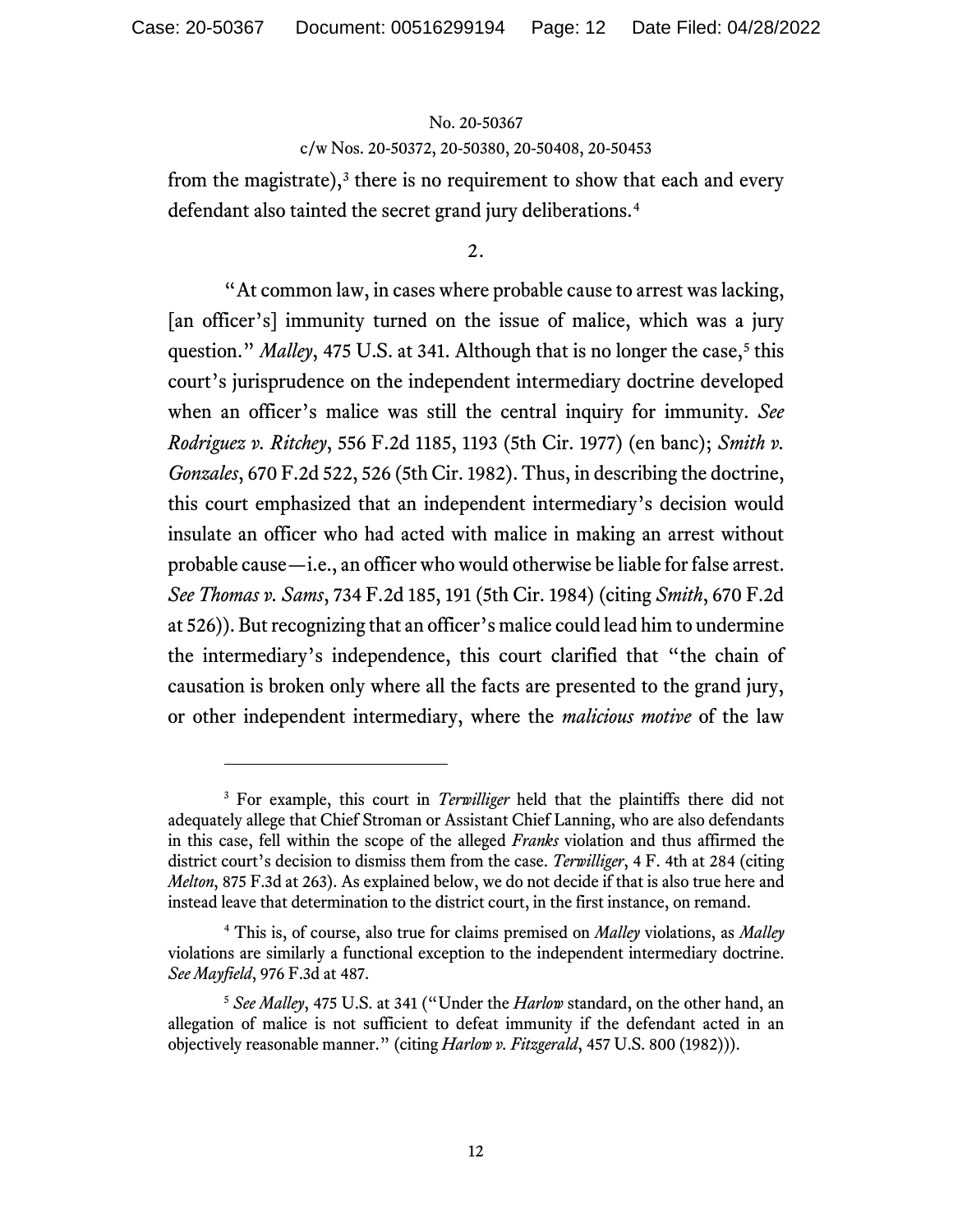c/w Nos. 20-50372, 20-50380, 20-50408, 20-50453

enforcement officials does not lead them to withhold any relevant information from the independent intermediary." *Hand*, 838 F.2d 1427-28 (emphasis added).[6](#page-12-0) In short, our cases establishing the independent intermediary doctrine and the taint exception were concerned about the typical false arrest scenario of the era—an officer who maliciously sought to arrest someone without probable cause.

Now that the Supreme Court has subsequently made clear that there are false arrest claims for which an officer can be liable that do not turn on the officer's malice—e.g., *Malley* and *Franks* claims—it is unclear why an actor's "malice" in tainting the intermediary is relevant in such cases. But regardless of its provenance, this court has continued to quote the "malicious motive" language in modern cases when describing the independent intermediary doctrine and the taint exception. *See, e.g.*, *McLin*, 866 F.3d at 689; *Buehler*, 824 F.3d at 554; *Cuadra*, 626 F.3d at 813. And although our independent intermediary cases rarely turn on the *mens rea* requirements of the taint exception, in cases where *mens rea* has been relevant, this court has held that "[t]o satisfy the taint exception, omissions of exculpatory information must be 'knowing[].'" *Buehler*, 824 F.3d at 555 (second alteration in original) (quoting *Cuadra*, 626 F.3d at 813-14).

<span id="page-12-0"></span><sup>6</sup> This court often credits *Hand* as the foundational case setting forth the independent intermediary doctrine and the taint exception. *See Murray v. Earle*, 405 F.3d 278, 292 (5th Cir. 2005) ("The rule of *Hand v. Gary* has since prevailed in this circuit for almost two decades."). *Hand* does not cite the Supreme Court's decision in *Malley* (or any other modern qualified immunity caselaw) despite being issued over two years after *Malley*. This is notable because *Malley* appeared to cast doubt on the "break the causal chain" theory later enshrined in *Hand*. *See Malley*, 475 U.S. at 345 n.7 (describing that the "break the causal chain" theory "is inconsistent with [the Supreme Court's] interpretation of § 1983"). However, this court has since described *Malley*'s critique of the "break the causal chain" theory as dictum. *See Murray*, 405 F.3d at 290-92.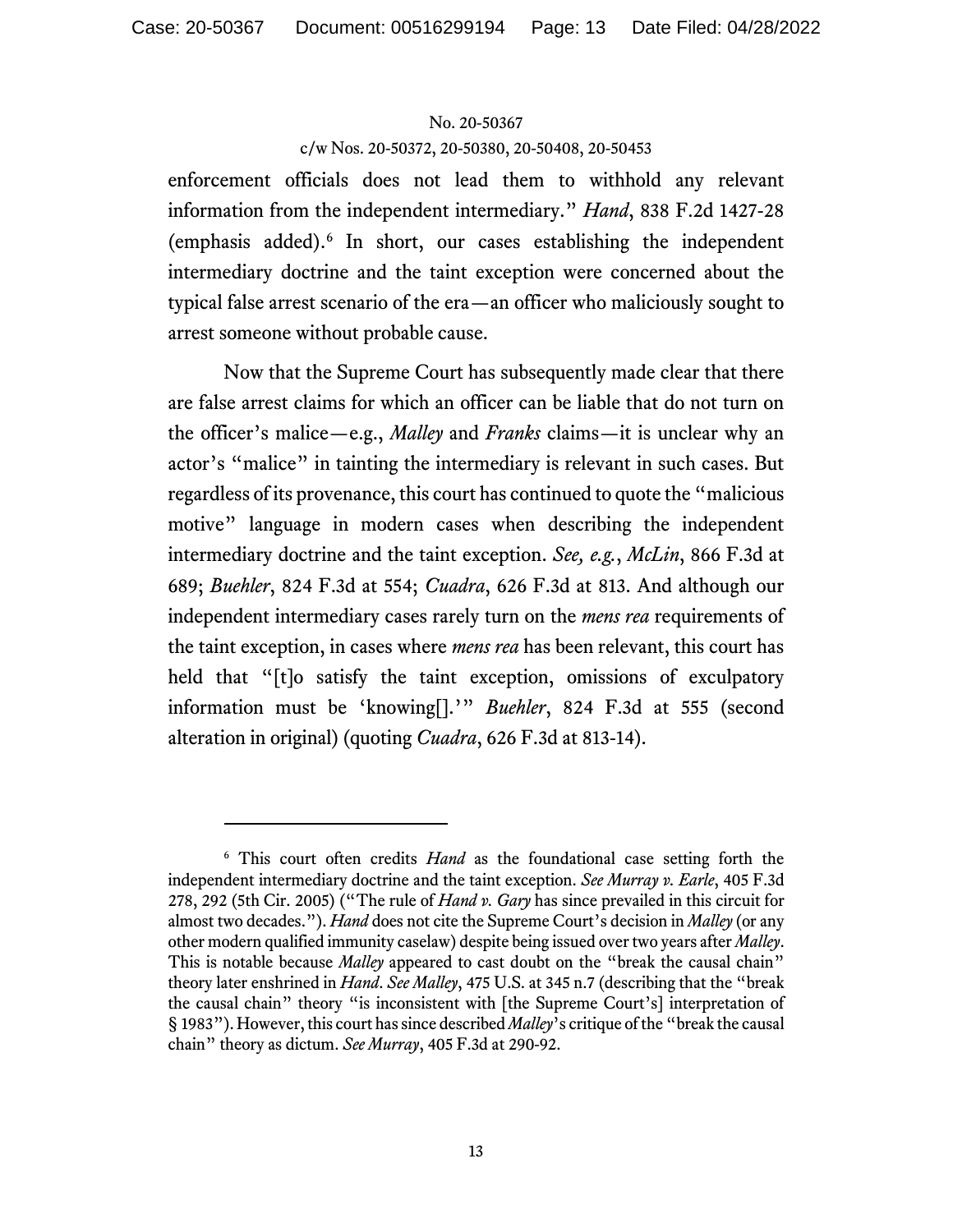c/w Nos. 20-50372, 20-50380, 20-50408, 20-50453

However, no case has applied this "knowing" requirement when the underlying claim is premised on *Malley* or *Franks*. *See generally Buehler*, 824 F.3d 548 (making no mention of *Malley* or *Franks*); *Cuadra*, 626 F.3d 808 (same). As we have explained above, the reason why should be obvious: to do so would conflict with Supreme Court precedent. Again, the Supreme Court held in *Malley* that an officer who is objectively unreasonable in presenting a warrant application that facially lacks probable cause can be held liable for false arrest even if a magistrate approves it. 475 U.S. at 345-46. Nowhere does the Court describe that the officer must also "knowingly" misdirect the magistrate. Similarly, an officer can be liable under *Franks* for "deliberately *or recklessly*" including a material false statement or omission in a warrant application submitted to a magistrate. *Melton*, 875 F.3d at 264 (emphasis added). To superimpose a stricter threshold of liability would supplant Supreme Court law.

And although the grand jury here acts as a second intermediary, following the magistrate, nothing in this court's precedent suggests that the *mens rea* requirement with respect to the taint exception increases when a second intermediary is involved, or that magistrates and grand juries are treated differently. *See Hand*, 838 F.2d at 1427 (describing that an official will not be liable "if the facts supporting the warrant or indictment are put before an impartial intermediary such as a magistrate or a grand jury" (emphasis removed) (quoting *Sams*, 734 F.3d at 191)). Thus, just as an adequately pled *Malley* or *Franks* claim will also suffice to functionally apply the taint exception to the magistrate's decision, *ante* at 7-8, if a plaintiff adequately pleads that a second intermediary, such as a grand jury, has been misled in similar fashion, then the taint exception will apply to that intermediary's decision as well.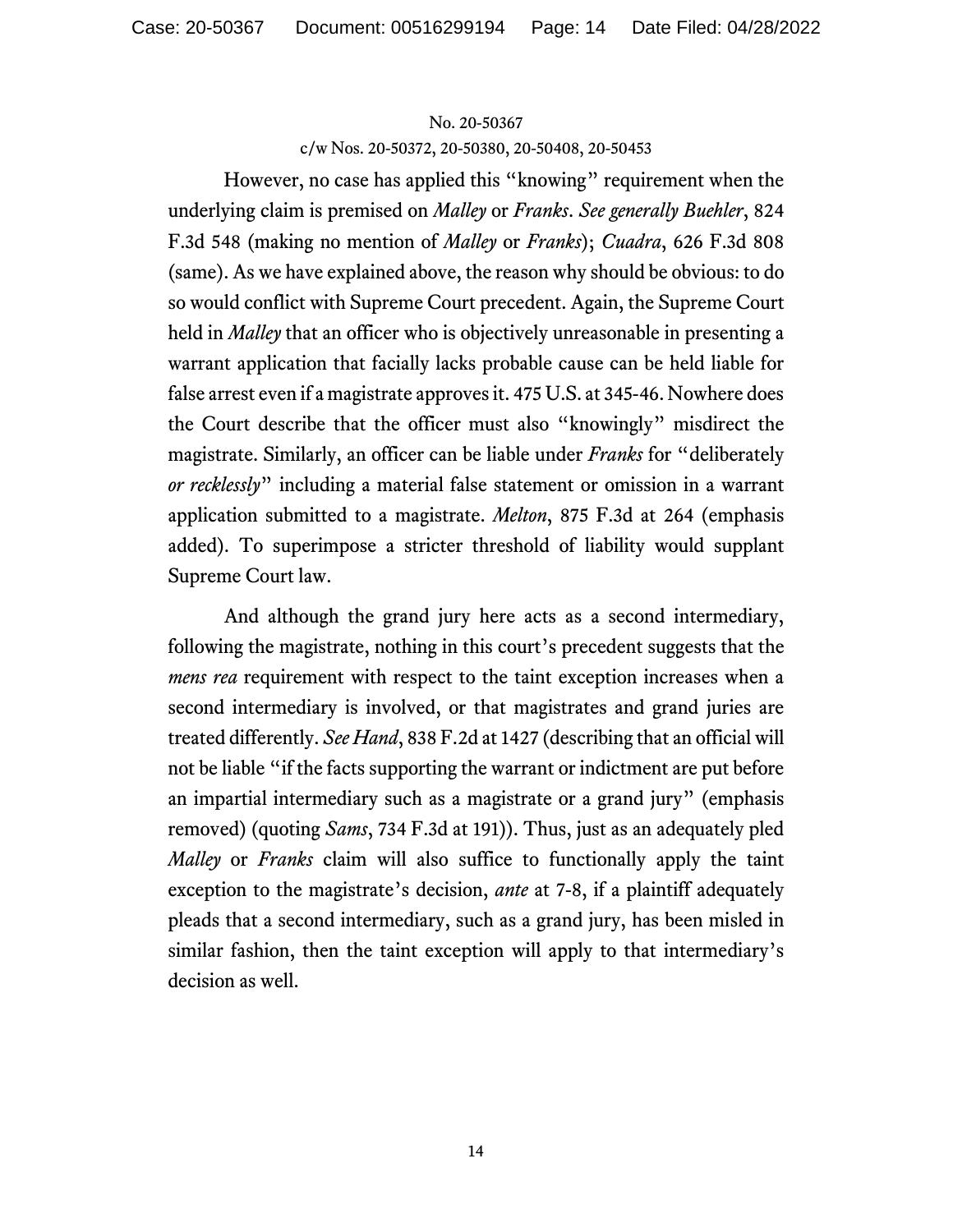No. 20-50367 c/w Nos. 20-50372, 20-50380, 20-50408, 20-50453

Having clarified what the plaintiffs here must allege in order to satisfy the taint exception with respect to both the magistrate and the grand jury, the question remains whether their complaints have adequately done so.

This court has squarely addressed a plaintiff's burden at the pleading stage with respect to the taint exception. At the pleading stage, "'mere allegations of "taint"'  $\dots$  may be adequate to survive a motion to dismiss where the complaint alleges other facts supporting the inference." *McLin*, 866 F.3d at 690 (quoting *Cuadra*, 626 F.3d at 813). As always, the court must accept all factual allegations as true, evaluating whether the complaint states a plausible claim. *Id.*; *Shaw v. Villanueva*, 918 F.3d 414, 418 (5th Cir. 2019).

Given that "a general rule of secrecy shrouds the proceedings of grand juries," *Shields v. Twiss*, 389 F.3d 142, 147 (5th Cir. 2004), it is understandably difficult for a plaintiff to know what was said—or wasn't said—to the grand jury absent any form of discovery. While that reality doesn't excuse pleading requirements, it does mean that allegations about what was presented or omitted in the grand jury room will in some sense be speculative, which is why plaintiffs like the ones here will need to allege "other facts supporting the inference" of what they allege to have occurred in the grand jury room. *See McLin*, 866 F.3d at 690. [7](#page-14-0)

 $C<sub>1</sub>$ 

<span id="page-14-0"></span><sup>&</sup>lt;sup>7</sup> The district court appeared to hold that the plaintiffs could not use a grand jury witness's testimony as evidence (or as the basis of an allegation) that the grand jury's deliberations had been tainted, citing *Rehberg v. Paulk*, 566 U.S. 356, 369-70 (2012). That conclusion is erroneous. *Rehberg* held only that grand jury witnesses, like witnesses at trial, enjoy absolute immunity for their testimony to the grand jury. *Id.* at 369. Here, none of the plaintiffs asserts any cause of action that seeks to hold a defendant liable for his testimony to the grand jury. Rather, their claims seek to hold the defendants liable for their actions in securing an arrest warrant from a magistrate. As already explained, the taint exception is not a cause of action, *ante* at 10; relying on a grand jury witness's testimony to prove that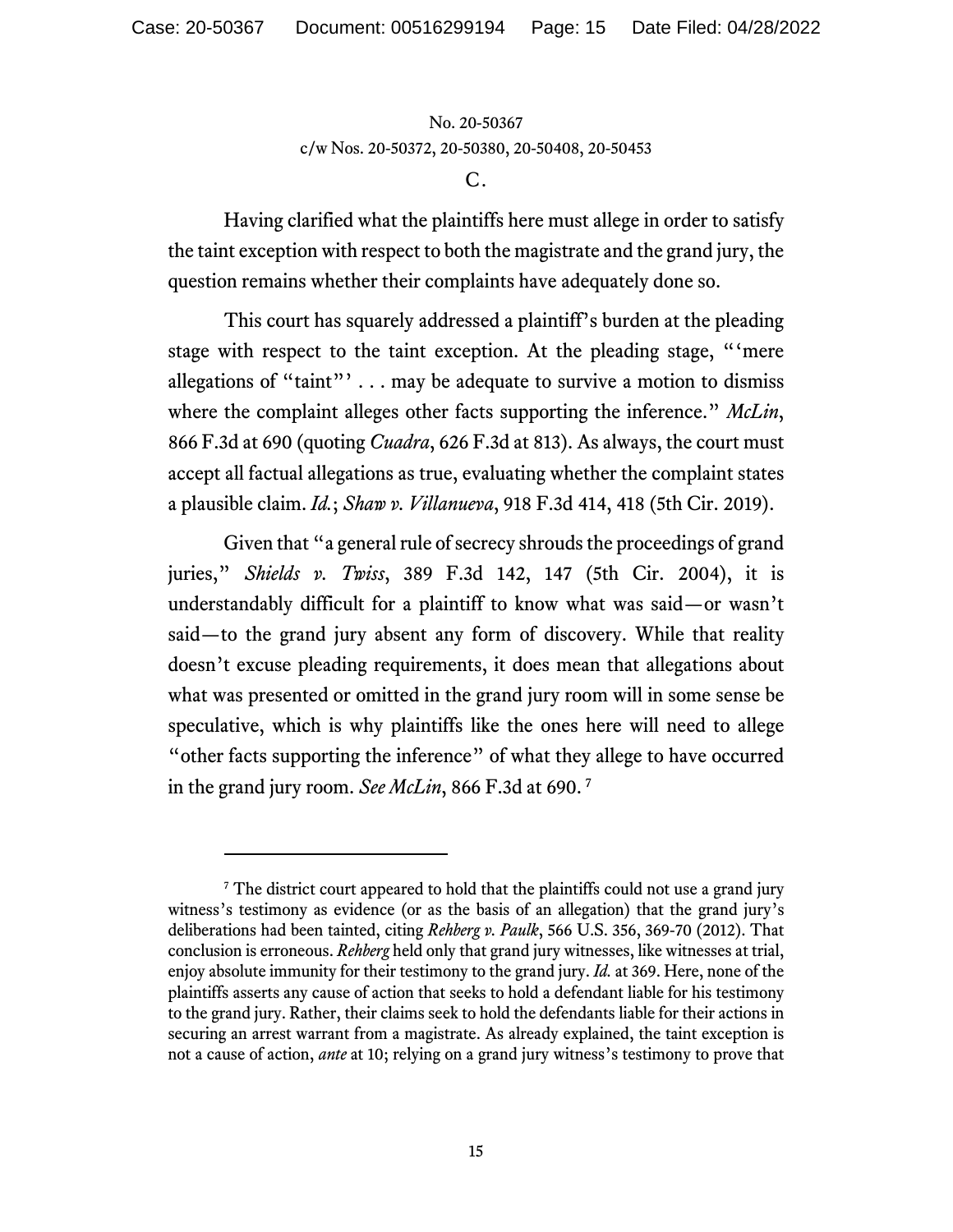c/w Nos. 20-50372, 20-50380, 20-50408, 20-50453

Here, the plaintiffs allege that some of the same officials alleged to have participated in preparing the challenged warrant affidavit testified before the grand jury. They further allege that these officials made similar representations and omissions to the grand jury as they made to the magistrate. To further support such an inference, they allege that these same officials testified during public "examining trials" related to the Twin Peaks arrests and allege that this testimony also resembled the representations made to the magistrate. The plaintiffs also claim that video evidence which materially undermined probable cause was withheld from the grand jury, similar to how the defendants allegedly withheld exculpatory video evidence from the magistrate. *See Terwilliger*, 4 F.4th at 283. Finally, the plaintiffs allege that they have attempted to gain lawful access to records of the grand jury proceedings but were told that no transcript of the proceedings exists, nor any other recording from which a transcript could be made.

In sum, plaintiffs allege that specific representations and omissions that were made to the magistrate were also made to the grand jury and they allege "other facts" that support that inference. The only remaining question is whether those representations were *false* and whether the omitted information was material to probable cause *with respect to these plaintiffs*. That question, as explained above, overlaps with whether plaintiffs have adequately alleged a *Franks* violation with respect to the warrant application presented to the magistrate. [8](#page-15-0)

the grand jury deliberations were tainted is not the same as bringing a claim against a witness for such testimony.

<span id="page-15-0"></span><sup>&</sup>lt;sup>8</sup> It is not necessarily the case that the representations made to the magistrate that were false with respect to the *Terwilliger* plaintiffs are false with respect to the plaintiffs here. For example, notably absent from many of the plaintiffs' complaints are any specific statements denying affiliation with the Bandidos or Cossacks or denying that they were wearing the "signs and symbols" of either group (and that the defendants recklessly or